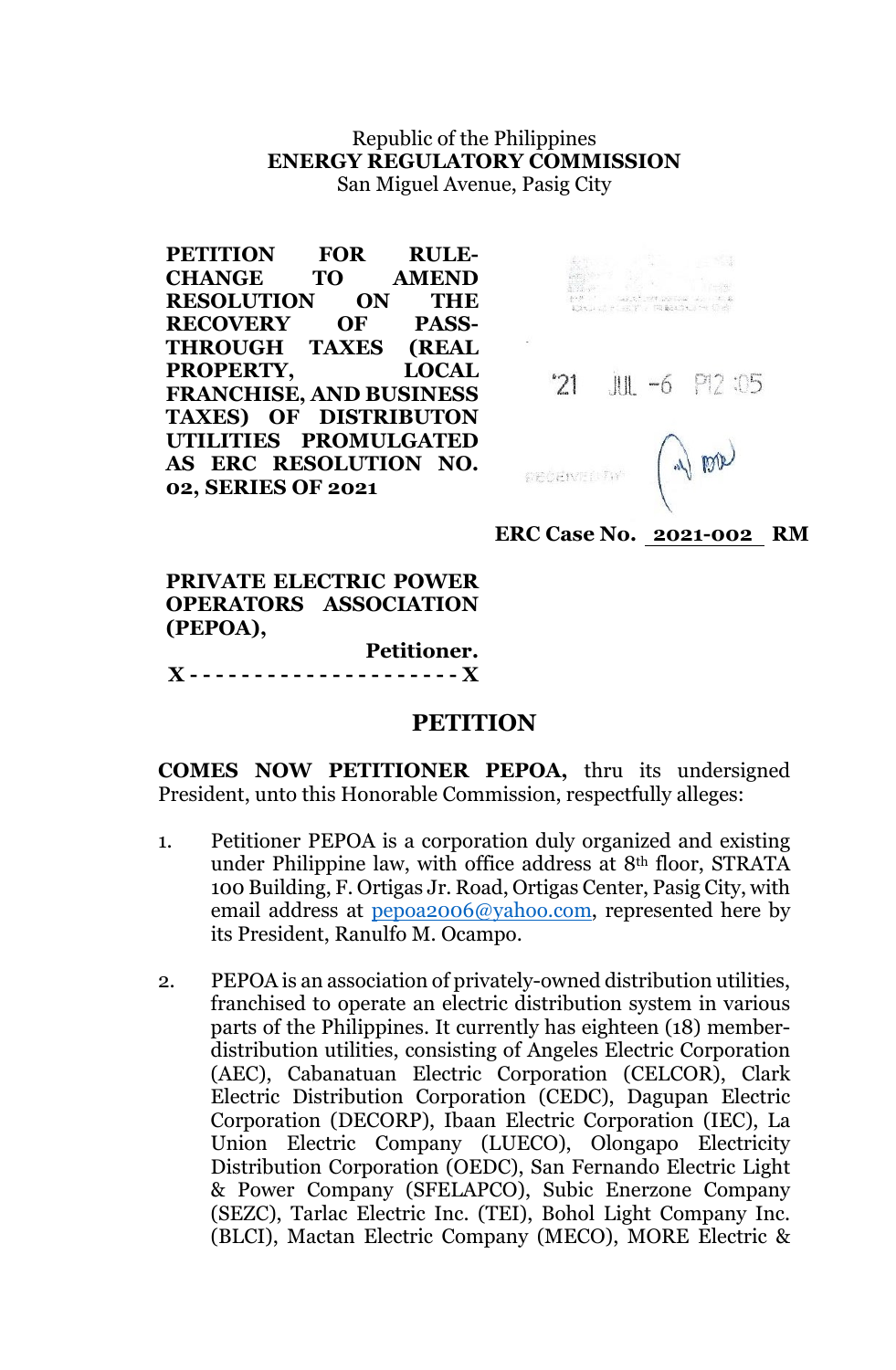Power Corporation (MORE), Visayan Electric Company (VECO), Cagayan Electric Power & Light Company (CEPALCO), Cotobato Light & Power Company (CLPC), Davao Light & Power Company (DLPC) and Iligan Light & Power Inc. (ILPI).

- 3. This petition for rule change seeks to amend certain provisions of ERC Resolution No. 02, Series of 2021, on the recovery of passthrough of local taxes consisting of Real Property Tax (RPT), Local Franchise Tax (LFT) and Business Tax (BT) promulgated as ERC Resolution No. 02, Series of 2021. In particular, the petition is praying that
	- *a. Local taxes (RPT, LFT and BT) levied by LGUs on years prior to its issuance (ie. tax arrearages) should be fully recoverable as pass-through costs; and*
	- *b. RPT assessed by Local Government Units (LGUs) on assets located outside the Distribution Utilities' franchise area but are used to provide public service within the franchise area should also be fully recoverable as passthrough costs.*
- 4. On 05 August 2015, the Supreme Court issued a Decision in G. R. No. 166102 entitled: "*Manila Electric Company (MERALCO) vs. The City Assessor and City Treasurer of Lucena City"*, wherein it ruled that MERALCO's transformers, electric posts, transmission lines, insulators, and electric meters are no longer exempted from real property tax and may qualify as a "*machinery"* subject to real property tax under the Local Government Code (LGC).
- 5. Soon thereafter, several Local Government Units (LGUs) began levying RPT for the first-time on members of PEPOA on their transformers, electric posts, transmission lines, insulators, and electric meters. The RPT levied were not only for current year (current RPT) but also for prior years (tax arrearages), some of which went as far back as ten (10) years.
- 6. Since RPT on transformers, electric posts, transmission lines, insulators, and electric meters were not provided for by the Commission in the determination of the Annual Revenue Requirement (ARR) of the Distribution Utilities, PEPOA, on behalf of its members, filed on 30 January 2017, a Petition for Rulemaking proposing that RPT be allowed to be recovered as a pass-through cost to consumers. This PEPOA petition was docketed as ERC Case No. 2017-001 RM.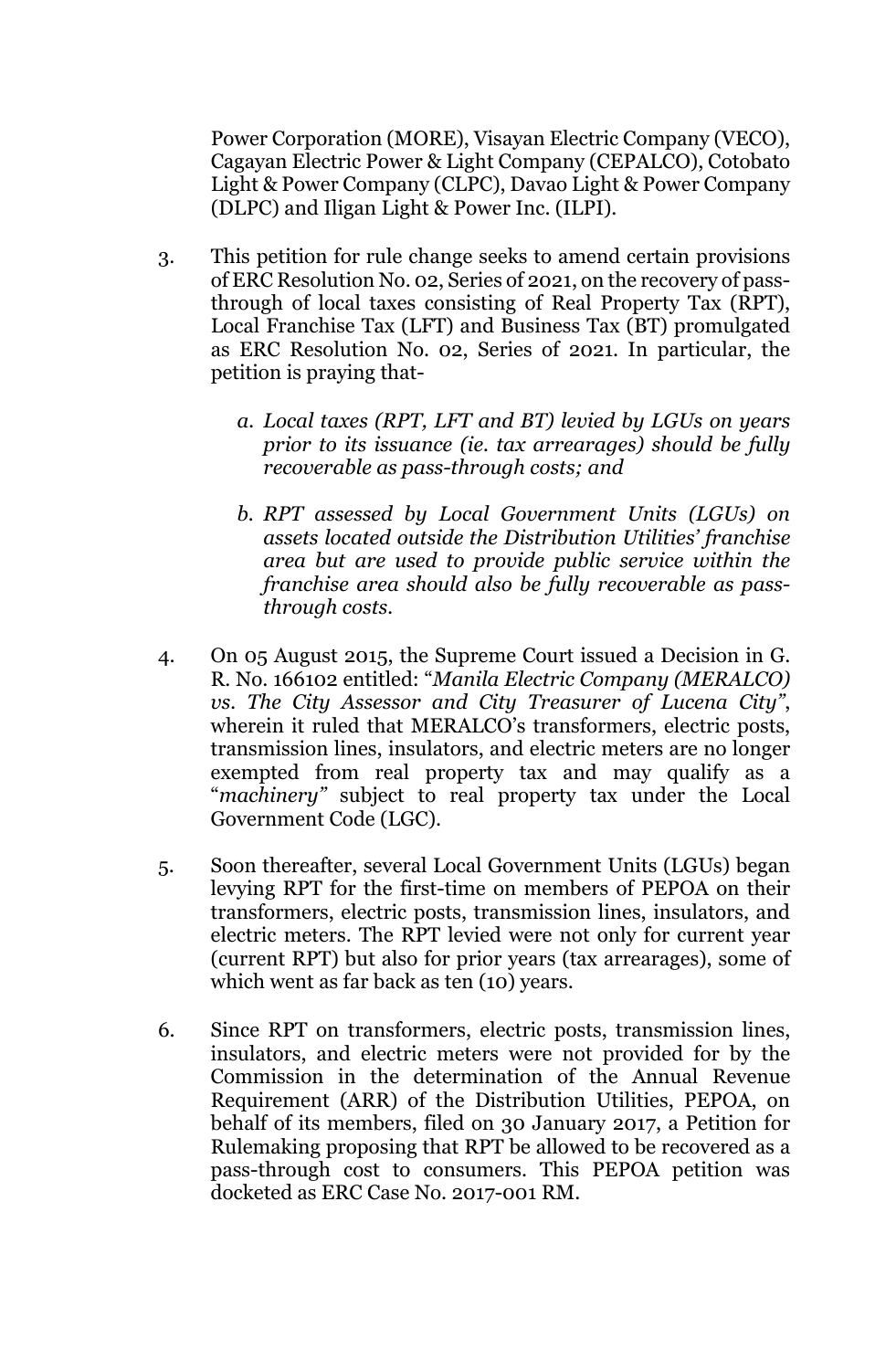- 7. After conducting several public consultations, the Commission, on 17 December 2020, promulgated ERC Resolution No. 02, Series of 2021 entitled: *A Resolution on the Recovery of Pass-Through Taxes (Real Property, Local Franchise, and Business Taxes) of the Distribution Utilities*.
- 8. While the Commission allowed Distribution Utilities to automatically recover current RPT, LFT and BT as a passthrough cost, payments made on tax arrearages were not allowed to be recovered. No explanation was offered in the resolution why payments made on tax arrearages are not recoverable.
- 9. One of the objectives of ERC Resolution No. 02, Series of 2021 is *to allow the full recovery of all just and reasonable components of the taxes levied by Local Government Units (LGUs) against the DU to enable the latter to operate viably.[1](#page-2-0)*
- 10. Notably, the Commission previously allowed DU payments of tax arrearages on LFT and BT as a recoverable pass-through cost under Section 6.3 of ERC Resolution No. 16, Series of 2009 entitled: *A Resolution Adopting the Rules Governing the Automatic Cost Adjustment and True-Up Mechanisms and Corresponding Confirmation Process for Distribution Utilities.*
- 11. Distribution utilities cannot be faulted for not being able to pay these tax arrearages on time as the LGUs levied them for the first time only after the Supreme Court promulgated its ruling in the aforementioned *Meralco case.*
- 12. PEPOA therefore submits that payments made by Distribution Utilities on local tax arrearages should be treated as just and reasonable costs and should be fully recoverable as pass-through costs.
- 13. ERC Resolution No. 02, Series of 2021 also limited the recovery of RPT paid on assets located within the franchise area. RPT levied on assets located outside the franchise area are therefore not recoverable. No explanation was also offered in the resolution why RPT levied on assets located outside the franchise area are not recoverable.
- 14. Distribution Utilities also have assets that are located outside their franchise area but are nonetheless used to provide public service within the franchise area. An example of these kind of assets are Sub-Transmission Assets (STAs) and its accessories purchased by qualified Distribution Utilities from the National

<span id="page-2-0"></span><sup>&</sup>lt;sup>1</sup> Section 1.1.b of ERC Res. 02, Series 2021